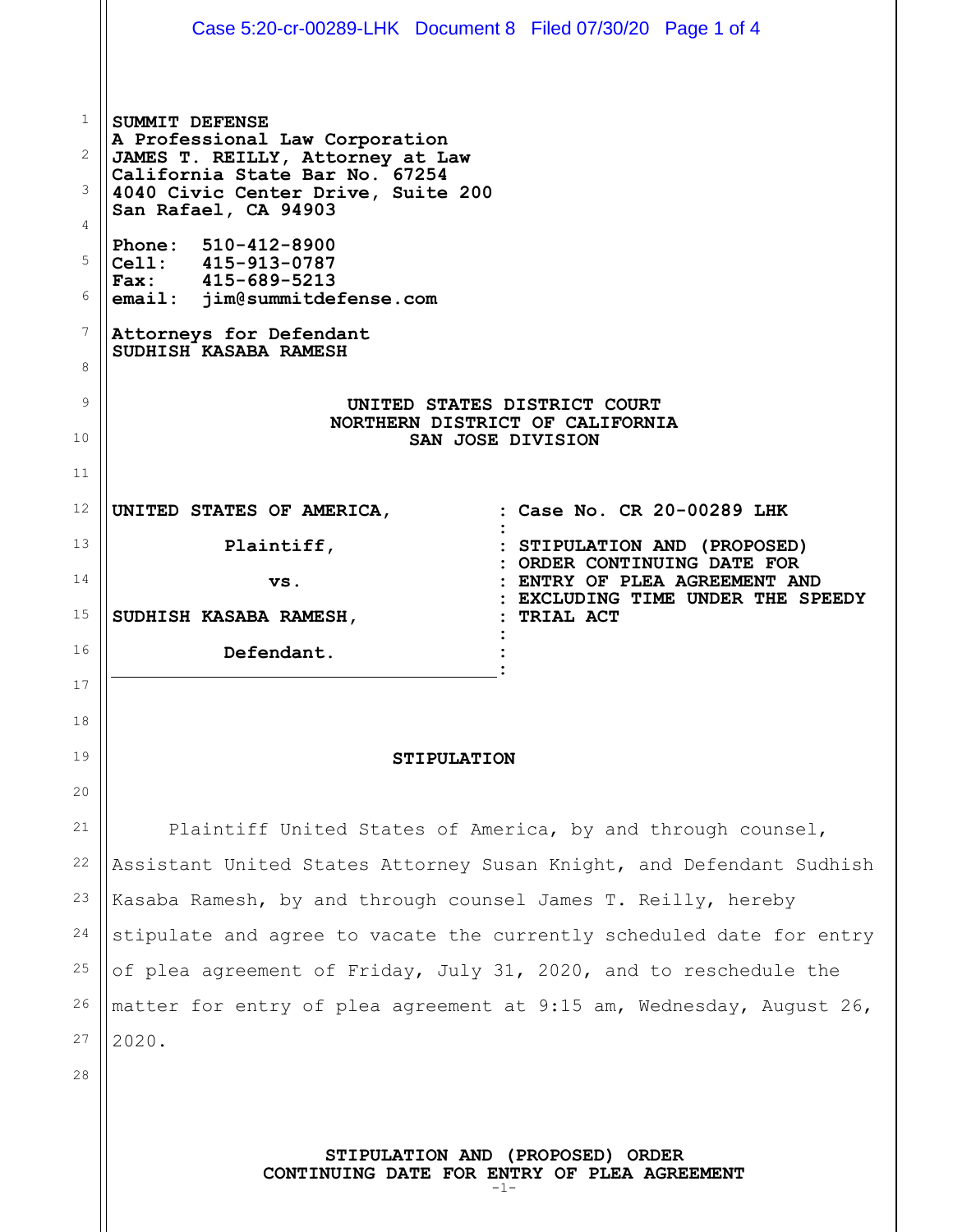The purpose of the requested continuance is to permit the defendant and defense counsel to properly prepare for post-plea considerations in a timely manner, including potential immigration, employment and probation/supervision consequences.

Mr. Ramesh is in the United States on an H1 visa and has a green card application pending. Although he and his employer recognize that his guilty plea in this case may have immigration consequences, up to and including deportation, his employer (Stitch Fix) is willing to work with him regarding the possibility of his remaining in the country and continuing to work for the company. The employer is exploring the alternatives and conducting its own consultation regarding the potential immigration/employment consequences.

Whether he can remain in the United States or not and whether he can retain his current employment are both considerations that will have a considerable impact on Mr. Ramesh and his family.

An additional consideration is the possibility that if Mr. Ramesh is deported, he could serve any period of supervised release or probation in his native country of India, while continuing to work either for his current employer or another employer.

Mr. Ramesh asked defense counsel to request a delay in entering his plea until August 10th; however, because the best available court date is Wednesday, the 26<sup>th</sup>, the request is for that date.

In his email to counsel regarding this request, Mr. Ramesh wrote in part: "I have submitted my passport and I am NOT a flight risk nor will I harm anyone."

28 Defense counsel received today an email from Supervising Pretrial Services Officer Gustavo Rangel, who has been assigned to complete a post bail report to Judge Cousins. He has requested that

> **STIPULATION AND (PROPOSED) ORDER CONTINUING DATE FOR ENTRY OF PLEA AGREEMENT** -2-

1

2

3

4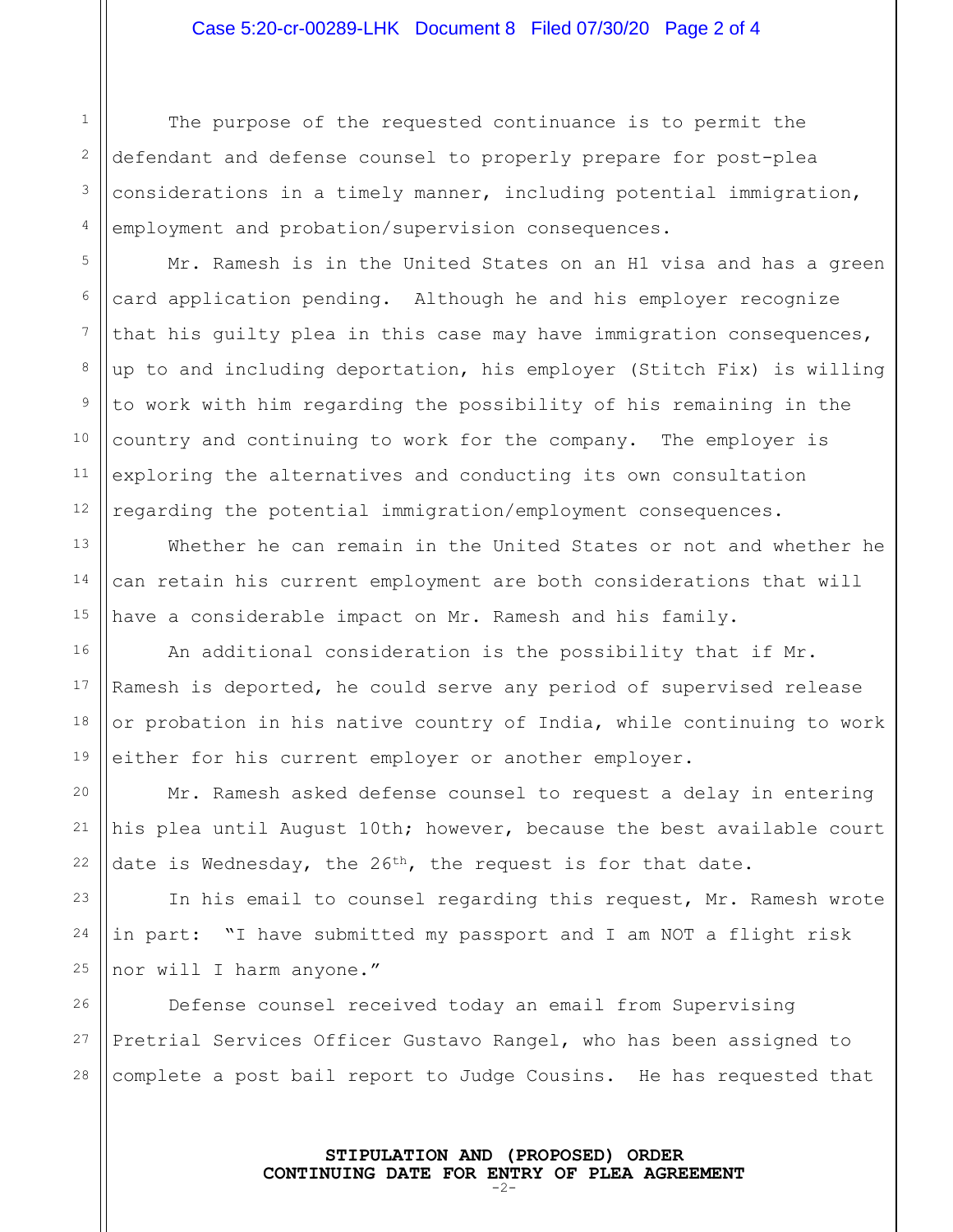|              | Case 5:20-cr-00289-LHK Document 8 Filed 07/30/20 Page 3 of 4                             |  |
|--------------|------------------------------------------------------------------------------------------|--|
|              |                                                                                          |  |
| $\mathbf{1}$ | we schedule an interview to be completed not later than Wednesday,                       |  |
| 2            | August 5, 2020. Mr. Ramesh and counsel will comply with that                             |  |
| 3            | request.                                                                                 |  |
| 4            | The parties also request that the Court exclude time under the                           |  |
| 5            | Speedy Trial Act from July 30, 2020 through August 26, 2020. The                         |  |
| 6            | delay will permit defense counsel to assist Mr. Ramesh in properly                       |  |
| 7            | and diligently preparing for the post-plea consequences of his guilty                    |  |
| 8            | plea, and will serve the interests of the public and the defendant in                    |  |
| 9            | arriving at an early resolution of this case.                                            |  |
| 10           | IT IS SO STIPULATED.                                                                     |  |
| 11           |                                                                                          |  |
| 12           | On behalf of Plaintiff the United States of America:                                     |  |
| 13           | DAVID L. ANDERSON<br>UNITED STATES ATTORNEY                                              |  |
| 14           | /s/ Susan Knight                                                                         |  |
| 15           |                                                                                          |  |
| 16           | SUSAN KNIGHT<br>Assistant United States Attorney                                         |  |
| 17           |                                                                                          |  |
| 18           | On behalf of Defendant Sudhish Kasaba Ramesh:                                            |  |
| 19           |                                                                                          |  |
| 20           |                                                                                          |  |
| 21<br>22     | JAMES T. REILLY, Attorney at Law                                                         |  |
| 23           | Counsel for Defendant<br>Sudhish Kasaba Ramesh                                           |  |
| 24           |                                                                                          |  |
| 25           |                                                                                          |  |
| 26           |                                                                                          |  |
| 27           |                                                                                          |  |
| 28           |                                                                                          |  |
|              |                                                                                          |  |
|              | STIPULATION AND (PROPOSED) ORDER<br>CONTINUING DATE FOR ENTRY OF PLEA AGREEMENT<br>$-3-$ |  |